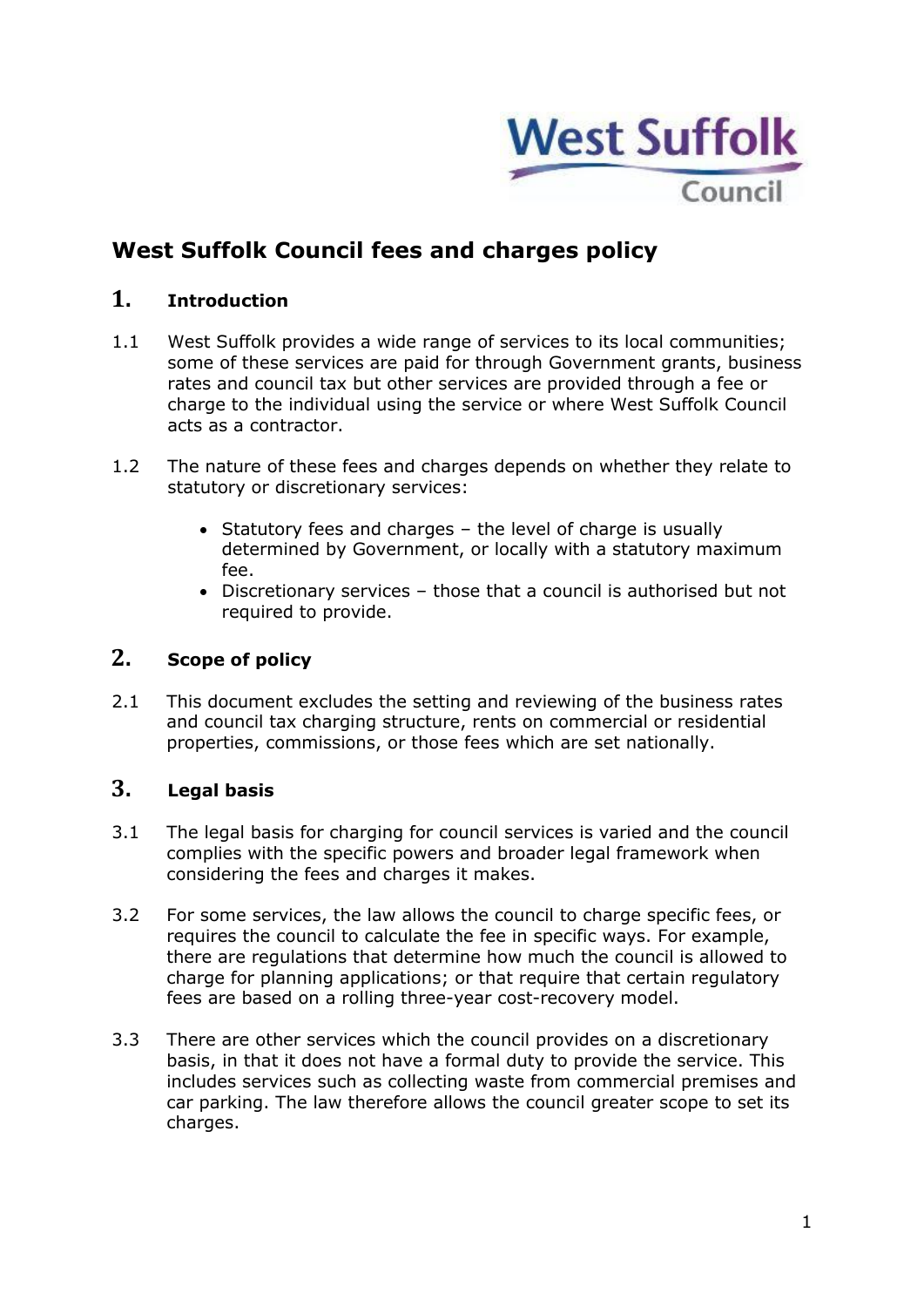### **4. West Suffolk principles for setting fees and charges**

- 4.1 Fees and charges are used by West Suffolk Council in order to deliver the council's strategic priorities and Medium Term Financial Strategy. They are also used to incentivise or disincentivise behaviours.
- 4.2 Within the legal framework, in considering whether a fee or charge is applicable, West Suffolk Council will have regard to the following principles:
- 4.3 Fees and charges may be applied:
	- When the law allows
	- When charging is in line with the council's strategic framework and Medium Term Financial Strategy
	- For discretionary services (in line with the principle of 'user pays')
	- For services provided through a Service Level Agreement
	- When the receipt from charging outweighs the cost of administration
- 4.4 Fees and charges will not be applied where their use would have significant negative consequences in terms of the council's duty to promote equality of opportunity and protect groups who share a protected characteristic.
- 4.5 Fees and charges will normally be calculated on a marginal or full cost and overheads-recovery basis, depending on the state of the market and any other influencing factors. In setting the level of fees and charges, West Suffolk Council will have regard to the following principles:
	- The level of fee set by statute (where applicable), including considerations such as three-year rolling cost recovery requirements
	- Recovery of costs and overheads
	- Comparison with commercial offers
	- Benchmarking with other councils
	- Impact on behavioural change, including avoiding perverse incentives
	- Considerations around pricing strategies and elasticity (for example, by setting fees too high, demand for the service may reduce. Equally setting fees too low may create unsustainable service demand)
	- Implications for equality and diversity.

### **5. Process**

- 5.1 Fees and charges will be reviewed on an annual basis, unless agreed otherwise such as licensing fees that are set three-yearly and incorporated within the overall West Suffolk budget setting arrangements, taking into consideration any legislative consultations that may be required. Significant fluctuations in charges year-on-year should be avoided but may be inevitable if market conditions require this.
- 5.2 Market research, comparative data, management knowledge and any other relevant information, such as partnership or contractual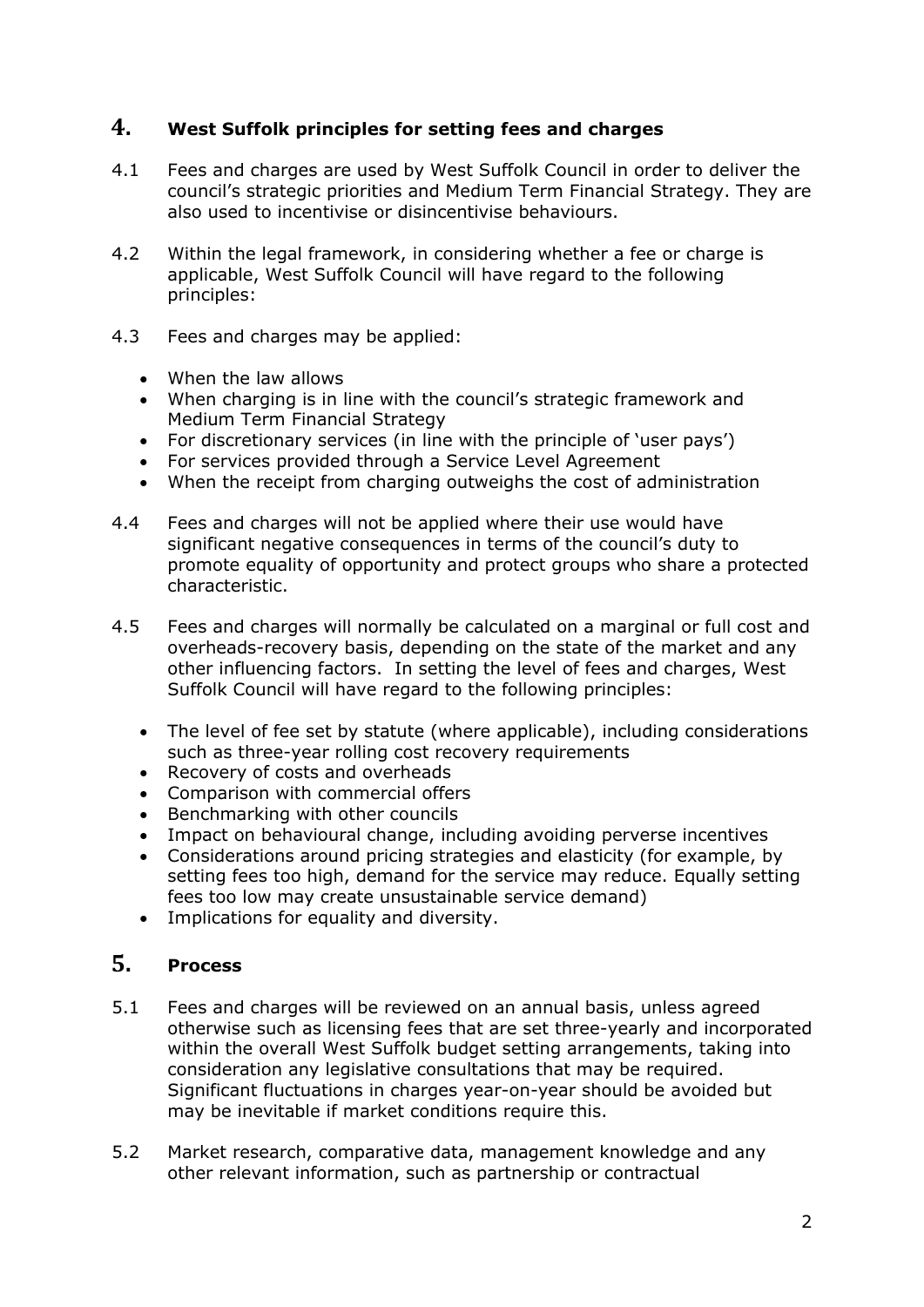relationships, will be used where appropriate to ensure that the charges are properly prepared.

- 5.3 Directors will make decisions on fees and charges and will be provided with the rationale used for the proposed price changes.
- 5.4 In some cases, if the assessment will determine that the fees to be introduced or the review of the charging structure has significant public or media interest, the proposals are to be discussed with the relevant Portfolio Holder.
- 5.5 The West Suffolk Council Constitution also requires that if increases in charges payable by members of the community to provide a service or facility by more than 5 per cent then it will constitute a key decision, requiring us to advertise in advance (28 days) that we are going to make the decision.
- 5.6 If permitted charges are not to be reviewed annually (or within their review period), and will have a significant impact on the service, a report must be provided to the Portfolio Holder within the budget setting process detailing the justification. This will need to include links to the corporate priorities, the financial implications and the details as to where the budget shortfall will be funded from.
- 5.7 Charges to commercial customers may be negotiated out of the set fee structure, so long as this does not result in detriment to West Suffolk Council.

# **6. Administration**

- 6.1 Each service will maintain a schedule of fees and charges that apply in its service area.
- 6.2 These fees and charges will be published on the West Suffolk website and at the point of sale where appropriate; these must be straightforward and easy to understand.
- 6.3 Contractual fees, of a commercially sensitive nature, will not be published.
- 6.4 Reasonable notice will be given to service users before new fees and charges are implemented; statutory requirements to inform or consult with service users will be complied with.
- 6.5 If any member of the public or business community believes that West Suffolk has acted in a way that is not in line with this policy, the comments, compliments and complaints process will be followed.

## **7. West Suffolk Council as a contractor**